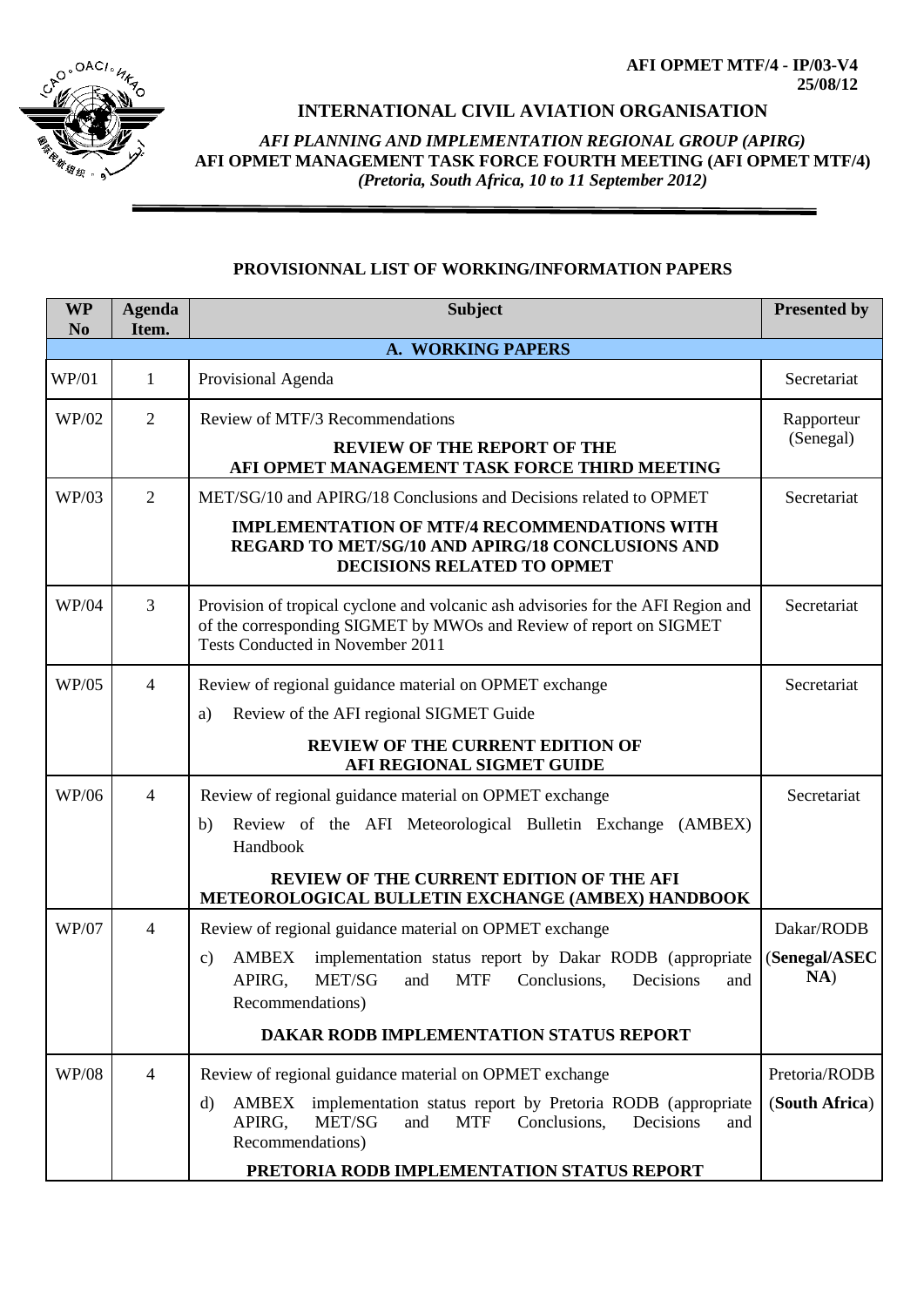## **AFI OPMET MTF/4 - IP/03-V4 25/08/12**

| <b>WP</b><br>N <sub>0</sub> | <b>Agenda</b><br>Item. | <b>Subject</b>                                                                                                                                                                                                                                                                                                                | <b>Presented by</b>                                                                                    |  |  |  |  |
|-----------------------------|------------------------|-------------------------------------------------------------------------------------------------------------------------------------------------------------------------------------------------------------------------------------------------------------------------------------------------------------------------------|--------------------------------------------------------------------------------------------------------|--|--|--|--|
|                             |                        | A. WORKING PAPERS                                                                                                                                                                                                                                                                                                             |                                                                                                        |  |  |  |  |
| WP/09                       | 4                      | Review of regional guidance material on OPMET exchange<br>Review of the AFI ICD<br>e)                                                                                                                                                                                                                                         | Secretariat                                                                                            |  |  |  |  |
|                             |                        | DEVELOPMENT OF THE AFI OPMET DATABASE CATALOGUE                                                                                                                                                                                                                                                                               |                                                                                                        |  |  |  |  |
| WP/10                       | 4                      | Review of regional guidance material on OPMET exchange<br>Joined ICD implementation report (including the finalization of the AFI<br>f)<br>OPMET data catalog (Rec. 2/14); Time validation criteria for data<br>reception (Dec. 2/4) and Monitoring Time Frames (Dec. 2/5), etc<br>FINALIZATION OF THE AFI OPMET DATA CATALOG | Dakar and<br>Pretoria RODBs<br>(joined WP by<br><b>Senegal, South</b><br>Africa and<br><b>ASECNA</b> ) |  |  |  |  |
| WP/11                       | $\overline{4}$         | Review of regional guidance material on OPMET exchange<br>Review of OPMET related FASID Tables<br>g)<br><b>REVIEW OF THE AFI FASID TABLE</b><br>MET 2A STEMMING FROM THE RESULTS OF THE SADISOPSG/17<br><b>MEETING</b>                                                                                                        | Secretariat                                                                                            |  |  |  |  |
| WP/12                       | 4                      | Review of regional guidance material on OPMET exchange<br>Report of the Core Team of Experts (Kenya, Madagascar, Senegal and<br>h)<br>South Africa) on the development of a backup procedure for the AFI<br>RODBs (MTF/2 Rec. 2/9)<br>REPORT OF THE CORE TEAM OF EXPERTS<br><b>AFI RODB BACKUP PROCEDURES</b>                 | Core Team<br>(Joined report by<br>Kenya,<br>Madagascar,<br><b>Senegal and</b><br><b>South Africa)</b>  |  |  |  |  |
| WP/13                       | 5                      | Future Developments with regards to OPMET information                                                                                                                                                                                                                                                                         | Secretariat                                                                                            |  |  |  |  |
| WP/14                       | 6                      | Terms of reference, work programme and composition of the AFI OPMET MTF                                                                                                                                                                                                                                                       | Secretariat                                                                                            |  |  |  |  |
| WP/15                       | 4                      | Review of regional guidance material on OPMET exchange<br>Review of the AFI Meteorological Bulletin Exchange (AMBEX)<br>b)<br>Handbook<br><b>IMPLEMENTATION OF SPECIAL AIR REPORTS</b>                                                                                                                                        | South Africa                                                                                           |  |  |  |  |
| WP/16                       | 4                      | Review of regional guidance material on OPMET exchange<br>Review of the AFI Meteorological Bulletin Exchange (AMBEX)<br>b)<br>Handbook<br>MONITORING OF OPMET INFORMATION BY ICAO REGIONS                                                                                                                                     | South Africa                                                                                           |  |  |  |  |